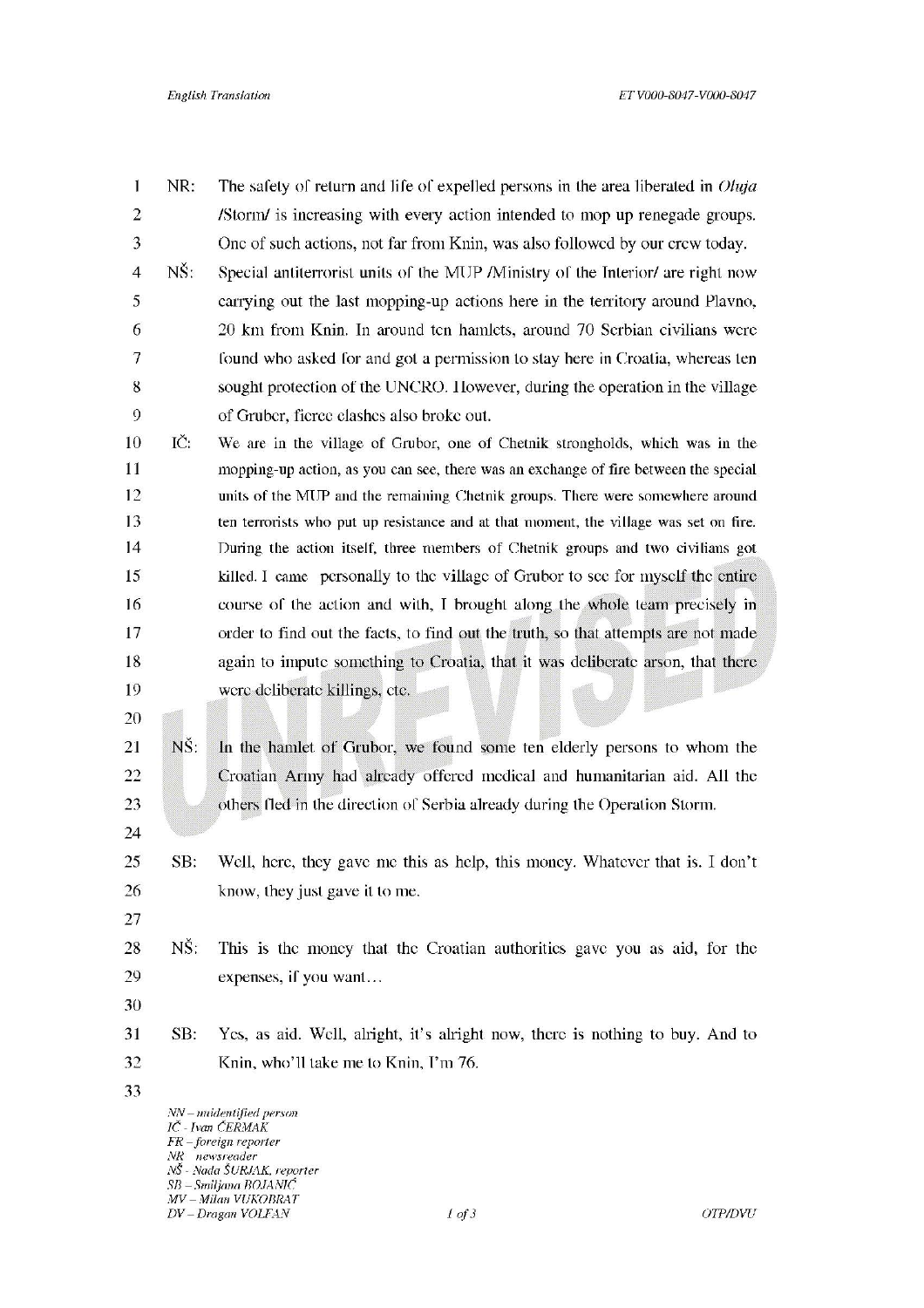| $\mathbf{I}$             | MV:           | I was under their oppression in '41, even, and none of mine                                                                  |
|--------------------------|---------------|------------------------------------------------------------------------------------------------------------------------------|
| $\overline{2}$           |               |                                                                                                                              |
| $\overline{\mathbf{3}}$  | NŠ:           | Whose? Whose?                                                                                                                |
| $\overline{\mathbf{4}}$  |               |                                                                                                                              |
| 5                        | MV:           | Chetniks'.                                                                                                                   |
| 6                        |               |                                                                                                                              |
| $\overline{\phantom{a}}$ | NŠ.           | Mhm.                                                                                                                         |
| 8                        |               |                                                                                                                              |
| $\mathfrak{g}$           | MV:           | Yes. This, our fami                                                                                                          |
| 10                       |               |                                                                                                                              |
| 11                       | NŠ:           | And no one has touched you now?                                                                                              |
| 12                       |               |                                                                                                                              |
| 13                       | MV:           | No, no one. And thank you very much, and good luck to you, and cheers.                                                       |
| 14                       | NS:           | Not even an arsenal of weapons helped this renegade. Justice caught up with                                                  |
| 15                       |               | him at the edge of the wood.                                                                                                 |
| 16                       |               |                                                                                                                              |
| 17                       |               | NN4: Đuro KARANOVIĆ.                                                                                                         |
| 18                       |               |                                                                                                                              |
| 19                       |               | NN5: From Belgrade?                                                                                                          |
| 20                       |               |                                                                                                                              |
| 21                       |               | NN4: He lived in Belgrade.                                                                                                   |
| 22                       |               |                                                                                                                              |
| 23                       | NŠ:           | This imported Serbian fighter was also captured in the mopping-up action.                                                    |
| 24                       |               |                                                                                                                              |
| 25                       |               | DV: I'm Dragan VOLFAN.                                                                                                       |
| 26                       |               |                                                                                                                              |
| 27                       | NŠ:           | /Where are you/ from?                                                                                                        |
| 28                       |               |                                                                                                                              |
| 29                       | DV:           | From Pančevo.                                                                                                                |
| 30                       |               |                                                                                                                              |
| 31                       | NŠ:           | Dragan from Pančevo came to Plavno while withdrawing from the Serbian                                                        |
| 32                       |               | stronghold Žitnić, near Drniš. The sad renegade of the even sadder Serbian                                                   |
|                          | NR newsreader | NN-unidentified person<br>IČ - Ivan ČERMAK<br>$FR$ – foreign reporter<br>NŠ - Nada ŠURJAK, reporter<br>$SB - Smljana BOJAMC$ |